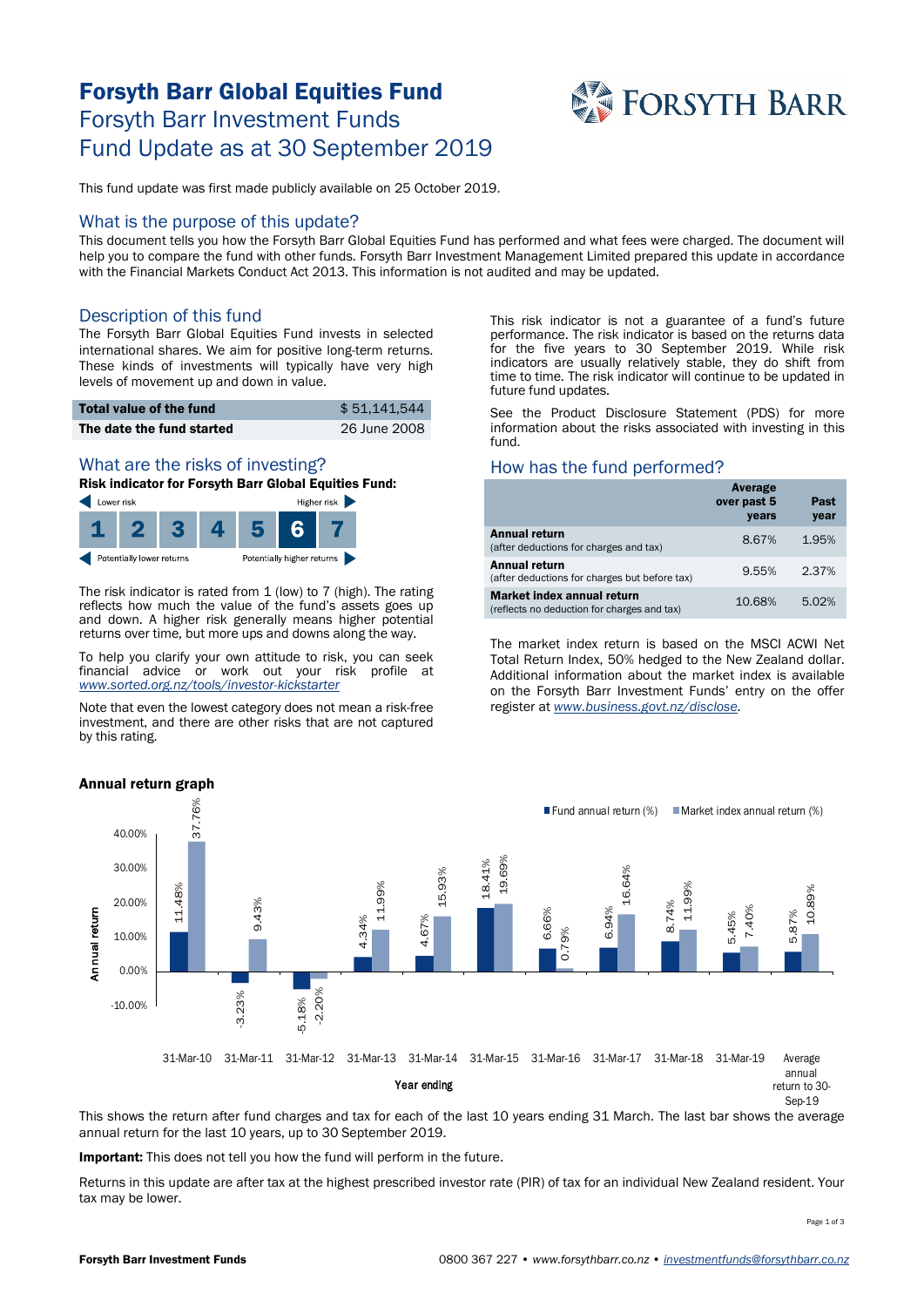### What fees are investors charged?

Investors in the Forsyth Barr Global Equities Fund are charged fund charges. In the year to 31 March 2019 these were:

|                                                          | % of net asset<br>value <sup>1</sup> |
|----------------------------------------------------------|--------------------------------------|
| <b>Total fund charges</b>                                | 1.58%                                |
| Which are made up of:                                    |                                      |
| Total management and administration<br>charges including | 1.58%                                |
| Manager's basic fee                                      | 1.53%                                |
| Other management and<br>administration charges           | 0.05%                                |
| Total performance-based fees                             | 0.00%                                |
|                                                          | Dollar amount per<br>investor        |
| Other charges                                            | \$0.00                               |

Investors are not currently charged any other fees. See the PDS for more information about fees.

Small differences in fees and charges can have a big impact on your investment over the long term.

## Example of how this applies to an investor

Jane had \$10,000 in the fund at the start of the year and did not make any further contributions. At the end of the year, Jane received a return after fund charges were deducted but before tax of \$237 (that is 2.37% of her initial \$10,000). This gives Jane a total return

### What does the fund invest in?

This shows the types of assets that the fund invests in.

#### Actual investment mix



#### Target investment mix

| Cash and cash equivalents    | 10.00% |
|------------------------------|--------|
| New Zealand fixed interest   | 0.00%  |
| International fixed interest | 0.00%  |
| Australasian equities        | 0.00%  |
| International equities       | 90.00% |
| Listed property              | 0.00%  |
| Unlisted property            | 0.00%  |
| Commodities                  | 0.00%  |
| Other                        | 0.00%  |
|                              |        |

#### Top 10 investments

| <b>Name</b>                    | Percentage of<br>fund net assets | <b>Type</b>               | <b>Country</b>       | <b>Credit rating</b><br>(if applicable) |
|--------------------------------|----------------------------------|---------------------------|----------------------|-----------------------------------------|
| ANZ transactional bank account | 6.51%                            | Cash and cash equivalents | New Zealand          | $AA-$                                   |
| Comcast Corp Class A           | 3.79%                            | International equities    | <b>United States</b> |                                         |
| Siemens AG-Reg                 | 3.68%                            | International equities    | Germany              |                                         |
| NIKE, Inc.                     | 3.66%                            | International equities    | <b>United States</b> |                                         |
| Visa Inc.- Class A Shares      | 3.62%                            | International equities    | <b>United States</b> |                                         |
| Alphabet Inc Class A           | 3.60%                            | International equities    | <b>United States</b> |                                         |
| <b>Microsoft Corporation</b>   | 3.60%                            | International equities    | <b>United States</b> |                                         |
| Thor Industries Inc.           | 3.41%                            | International equities    | <b>United States</b> |                                         |
| Facebook Inc.- A               | 3.28%                            | International equities    | <b>United States</b> |                                         |
| ING Group N.V.                 | 3.24%                            | International equities    | <b>Netherlands</b>   |                                         |
|                                |                                  |                           |                      |                                         |

The top 10 investments make up 38.39% of the fund.

We actively manage the fund's foreign currency exposures. As at 30 September 2019, these exposures represented 93.49% of the value of the fund. After allowing for foreign currency hedges in place, 80.02% of the value of the fund was unhedged and exposed to foreign currency risk.